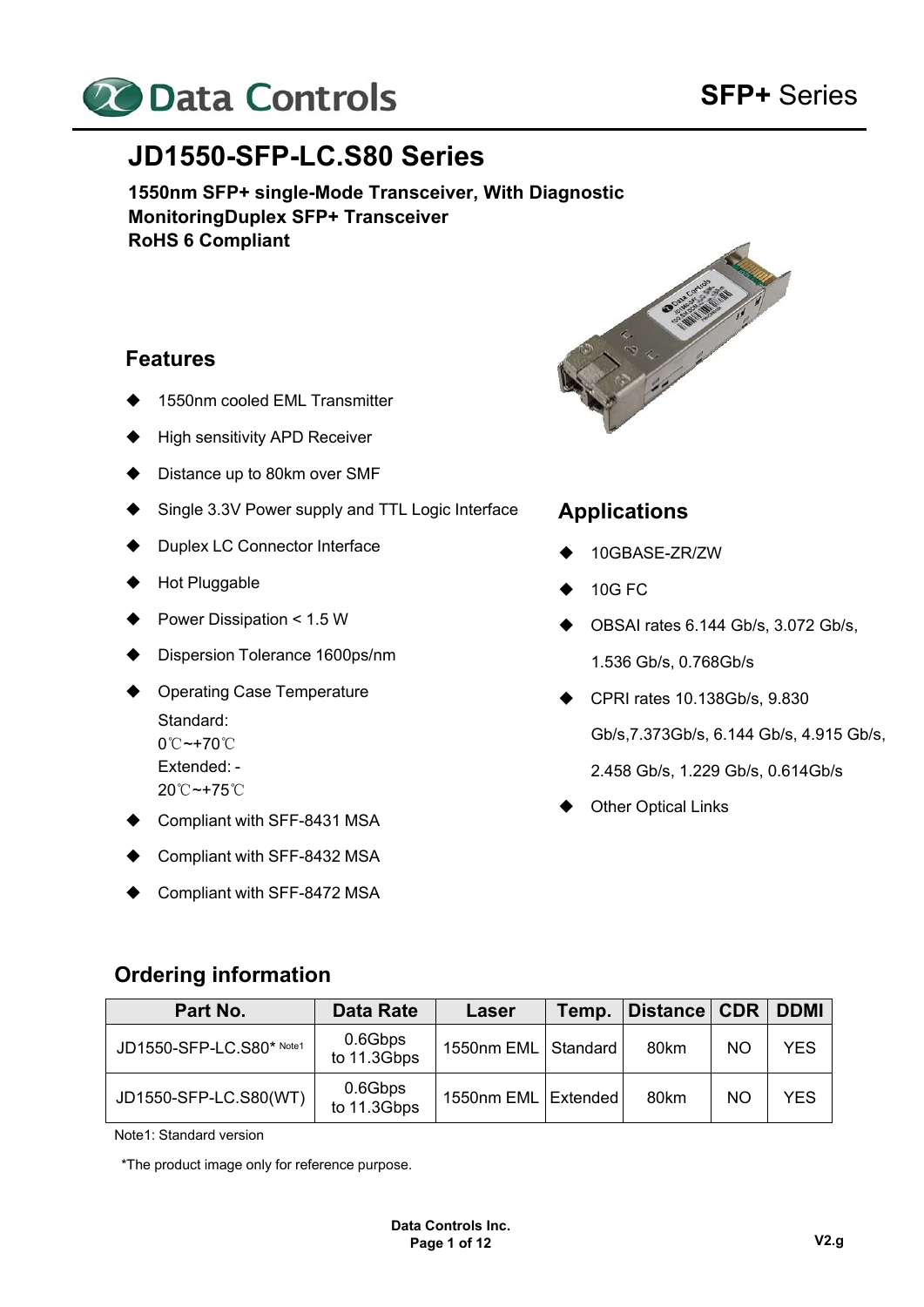

# **Regulatory Compliance\*Note2**

| <b>Product Certificate</b> | <b>Certificate Number</b> | <b>Applicable Standard</b>    |
|----------------------------|---------------------------|-------------------------------|
|                            |                           | EN 60950-1:2006+A11+A1+A12+A2 |
| TUV                        | R50135086                 | EN 60825-1:2014               |
|                            |                           | EN 60825-2:2004+A1+A2         |
|                            |                           | UL 60950-1                    |
| UL                         | E317337                   | CSA C22.2 No. 60950-1-07      |
|                            |                           | EN 55022:2010                 |
| <b>EMC CE</b>              | AE 50285865 0001          | EN 55024:2010                 |
| <b>FCC</b>                 | WTF14F0514417E            | 47 CFR PART 15 OCT., 2013     |
| <b>FDA</b>                 |                           | CDRH 1040.10                  |
| <b>ROHS</b>                |                           | 2011/65/EU                    |

Note2: The above certificate number updated to June 2014, because some certificate will be updated

every year, such as FDA and ROHS. For the latest certification information, please check with Data Controls Inc..

# **Product Description**

The JD1550-SFP-LC.S80 series single mode transceiver is small form factor pluggable module for duplex optical data communications of 10G. It is with the SFP+ 20-pin connector to allow hot plug capability.

This module is designed for single mode fiber and operates at a nominal wavelength of 1550 nm. The transmitter section uses a 1550nm EML, which is class 1 laser compliant according to International Safety Standard IEC-60825.

The receiver section uses an integrated InGaAs detector preamplifier (IDP) mounted in an optical header and a limiting post-amplifier IC.

# **Absolute Maximum Ratings\*Note3**

| <b>Parameter</b>    | <b>Symbol</b> | Min.   | Max. | Unit   |
|---------------------|---------------|--------|------|--------|
| Storage Temperature |               | -40    | +85  | $\sim$ |
| Supply Voltage      | Vcc           | $-0.5$ | 3.6  |        |

\*Note3: Exceeding any one of these values may destroy the device permanently.

#### **Recommended Operating Conditions**

| <b>Parameter</b>                  | <b>Symbol</b> |                   | Min.  | <b>Typical</b> | Max.  | Unit   |
|-----------------------------------|---------------|-------------------|-------|----------------|-------|--------|
| <b>Operating Case Temperature</b> | $T_c$         | Standard          | 0     |                | $+70$ | °C     |
|                                   |               | Extended          | $-20$ |                | $+75$ |        |
| <b>Power Supply Voltage</b>       | Vcc           |                   | 3.15  | 3.3            | 3.45  |        |
| <b>Power Supply Current</b>       | lcc           |                   |       |                | 455   | mA     |
| <b>Surge Current</b>              |               | <b>Surge</b>      |       |                | $+30$ | mA     |
| <b>Baud Rate</b>                  |               | JD1550-SFP-LC.S80 | 0.6   |                | 11.3  | Gbit/s |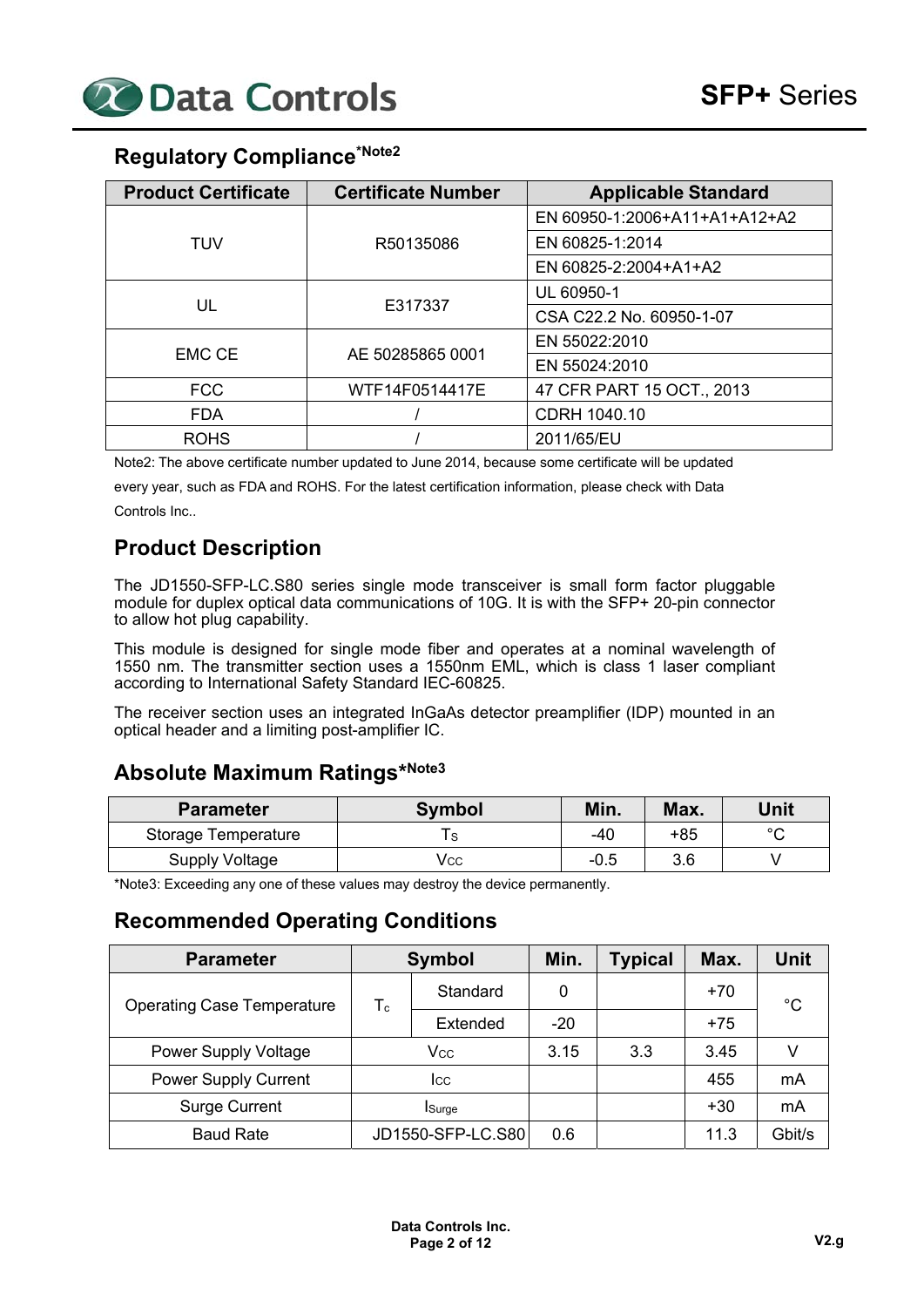

# **Performance Specifications – Electrical**

| <b>Parameter</b>                     | <b>Symbol</b> | Min.           | Typ.               | <b>Max</b> | <b>Unit</b> | <b>Notes</b>                   |
|--------------------------------------|---------------|----------------|--------------------|------------|-------------|--------------------------------|
|                                      |               |                | <b>Transmitter</b> |            |             |                                |
| <b>CML</b><br>Inputs(Differential)   | Vin           | 150            |                    | 1200       | mVpp        | AC coupled<br>inputs           |
| Input Impedance<br>(Differential)    | Zin           | 85             | 100                | 115        | ohms        | $Rin > 100$ kohms<br>@DC       |
| Tx DISABLE Input<br>Voltage - High   |               | $\overline{2}$ |                    | $Vcc+0.3$  | $\vee$      |                                |
| Tx DISABLE Input<br>Voltage - Low    |               | $\mathbf 0$    |                    | 0.8        | $\vee$      |                                |
| Tx FAULT Output<br>Voltage - High    |               | $\overline{2}$ |                    | $Vcc+0.3$  | V           | $Io = 400 \mu A$ ; Host<br>Vcc |
| Tx FAULT Output<br>Voltage - Low     |               | $\mathbf 0$    |                    | 0.5        | V           | $IO = -4.0mA$                  |
|                                      |               |                | <b>Receiver</b>    |            |             |                                |
| <b>CML Outputs</b><br>(Differential) | Vout          | 350            |                    | 700        | mVpp        | AC coupled<br>outputs          |
| Output Impedance<br>(Differential)   | Zout          | 85             | 100                | 115        | ohms        |                                |
| Rx LOS Output<br>Voltage - High      |               | $\overline{2}$ |                    | $Vcc+0.3$  | $\vee$      | $Io = 400 \mu A$ ; Host<br>Vcc |
| Rx LOS Output<br>Voltage - Low       |               | 0              |                    | 0.8        | V           | $I_0 = -4.0$ Ma                |
| MOD_DEF (2:0)                        | VoH           | 2.5            |                    |            | V           | With Serial ID                 |
|                                      | VoL           | 0              |                    | 0.5        | V           |                                |

# **Optical and Electrical Characteristics**

| <b>Parameter</b>                          | <b>Symbol</b>      | Min.     | <b>Typical</b> | Max.   | Unit            |
|-------------------------------------------|--------------------|----------|----------------|--------|-----------------|
| 9µm Core Diameter SMF                     |                    |          | 80             |        | km              |
|                                           | <b>Transmitter</b> |          |                |        |                 |
| Centre Wavelength                         | λс                 | 1528     | 1550           | 1565   | nm              |
| Spectral Width (-20dB)                    | Δλ                 |          |                | 1      | nm              |
| Side Mode Suppression Ratio               | <b>SMSR</b>        | 30       |                |        | dB              |
| Average Output Power*note4                | Pout, AVG          | $\Omega$ |                | 5      | dB <sub>m</sub> |
| Extinction Ratio, JD1550-SFP-LC.S80       | ER.                | 3.5      |                |        | dB              |
| <b>Transmitter and Dispersion Penalty</b> | <b>TDP</b>         |          |                | 3      | dB              |
| Average Power of OFF Transmitter          |                    |          |                | $-30$  | dBm             |
| <b>Relative Intensity Noise</b>           | <b>RIN</b>         |          |                | $-128$ | dB/Hz           |
| Input Differential Impedance              | $Z_{IN}$           | 90       | 100            | 110    | Ω               |
| <b>TX Disable Assert Time</b>             | t off              |          |                | 10     | <b>us</b>       |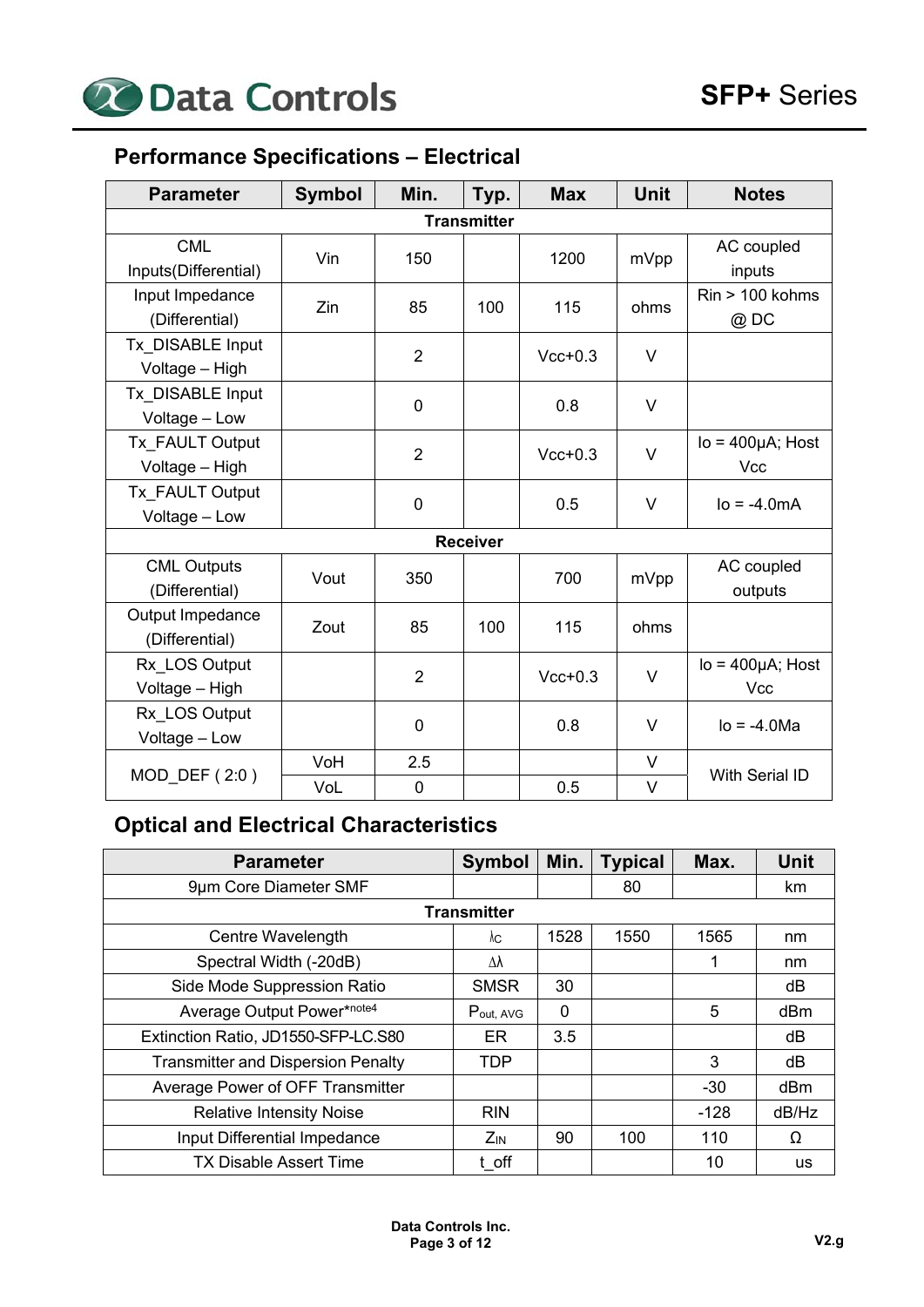

| <b>Receiver</b>                      |                             |       |     |       |     |  |  |  |  |
|--------------------------------------|-----------------------------|-------|-----|-------|-----|--|--|--|--|
| Centre Wavelength                    | ٨C                          | 1260  |     | 1600  | nm  |  |  |  |  |
| Sensitivity*note5                    | $P_{IN}$                    |       |     | $-23$ | dBm |  |  |  |  |
| <b>Receiver Overload</b>             | <b>PMAX</b>                 | -8    |     |       | dBm |  |  |  |  |
| <b>Output Differential Impedance</b> | $P_{IN}$                    | 90    | 100 | 110   |     |  |  |  |  |
| <b>LOS De-Assert</b>                 | LOS <sub>D</sub>            |       |     | $-24$ | dBm |  |  |  |  |
| <b>LOS Assert</b>                    | $\mathsf{LOS}_{\mathsf{A}}$ | $-36$ |     |       | dBm |  |  |  |  |

Note4: Output is coupled into a 9/125um SMF.

Note5: Minimum average optical power measured at the BER less than 1E-12, back to back. The measure patternis PRBS 231-1.

# **SFP+ Transceiver Electrical Pad Layout**



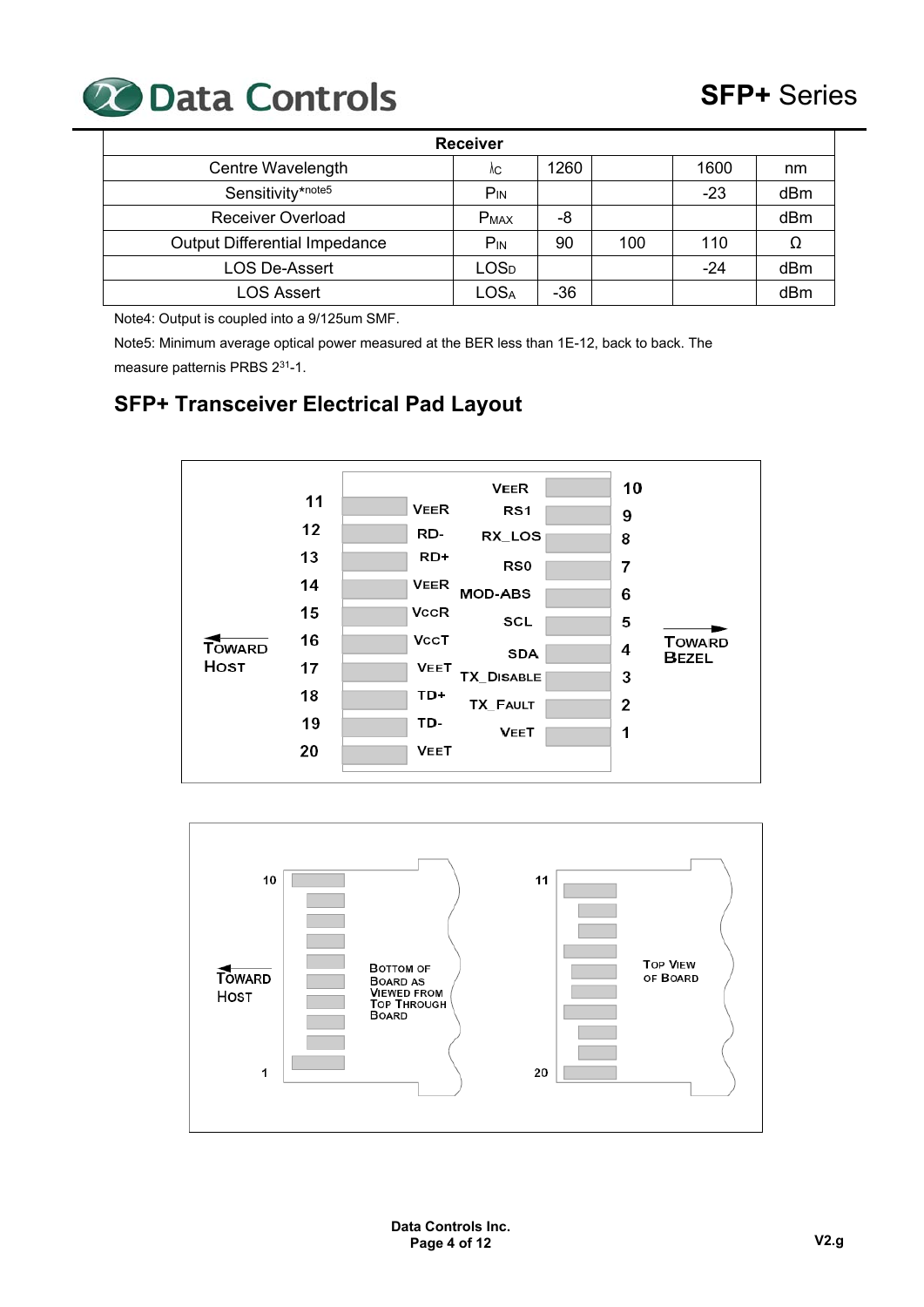

### **Pin Function Definitions**

| Pin<br>Num.    | <b>Name</b>       | <b>FUNCTION</b>                        | Plug<br>Seq.   | <b>Notes</b>                            |
|----------------|-------------------|----------------------------------------|----------------|-----------------------------------------|
| 1              | VeeT              | <b>Transmitter Ground</b>              | 1              | Note 5                                  |
| $\overline{2}$ | <b>TX Fault</b>   | <b>Transmitter Fault</b><br>Indication | 3              | Note 1                                  |
| 3              | <b>TX Disable</b> | <b>Transmitter Disable</b>             | 3              | Note 2, Module disables on high or open |
| 4              | <b>SDA</b>        | <b>Module Definition 2</b>             | 3              | 2-wire Serial Interface Data Line.      |
| 5              | <b>SCL</b>        | <b>Module Definition 1</b>             | 3              | 2-wire Serial Interface Clock.          |
| 6              | MOD_ABS           | Module Definition 0                    | 3              | Note 3                                  |
| $\overline{7}$ | RS <sub>0</sub>   | <b>RX Rate Select</b><br>(LVTTL).      | 3              | No Function Implement                   |
| 8              | LOS               | Loss of Signal                         | 3              | Note 4                                  |
| 9              | RS <sub>1</sub>   | <b>TX Rate Select</b><br>(LVTTL).      | 1              | No Function Implement                   |
| 10             | <b>VeeR</b>       | <b>Receiver Ground</b>                 | 1              | Note 5                                  |
| 11             | VeeR              | <b>Receiver Ground</b>                 | 1              | Note 5                                  |
| 12             | RD-               | Inv. Received Data<br>Out              | 3              | Note 6                                  |
| 13             | $RD+$             | <b>Received Data Out</b>               | 3              | Note 6                                  |
| 14             | VeeR              | <b>Receiver Ground</b>                 | 1              | Note 5                                  |
| 15             | <b>VccR</b>       | <b>Receiver Power</b>                  | $\overline{2}$ | $3.3 \pm 5\%$ , Note 7                  |
| 16             | VccT              | <b>Transmitter Power</b>               | $\overline{2}$ | $3.3 \pm 5%$ , Note 7                   |
| 17             | VeeT              | <b>Transmitter Ground</b>              | 1              | Note 5                                  |
| 18             | $TD+$             | <b>Transmit Data In</b>                | 3              | Note 8                                  |
| 19             | TD-               | Inv. Transmit Data In                  | $\mathsf 3$    | Note 8                                  |
| 20             | VeeT              | <b>Transmitter Ground</b>              | $\overline{1}$ | Note 5                                  |

#### **Notes:**

1) TX Fault is an open collector/drain output, which should be pulled up with a 4.7K – 10K $\Omega$ resistor on the host board. Pull up voltage between 2.0V and VccT/R+0.3V. When high, output indicates a laser fault of some kind. Low indicates normal operation. In the low state, the output will be pulled to < 0.8V.

2) TX disable is an input that is used to shut down the transmitter optical output. It is pulled up within the module with a 4.7K – 10 KΩ resistor. Its states are: Low  $(0 - 0.8V)$ : Transmitter on  $(>0.8, <$ 2.0V): Undefined High (2.0 – 3.465V): Transmitter Disabled Open: Transmitter Disabled

3) Module Absent, connected to VeeT or VeeR in the module.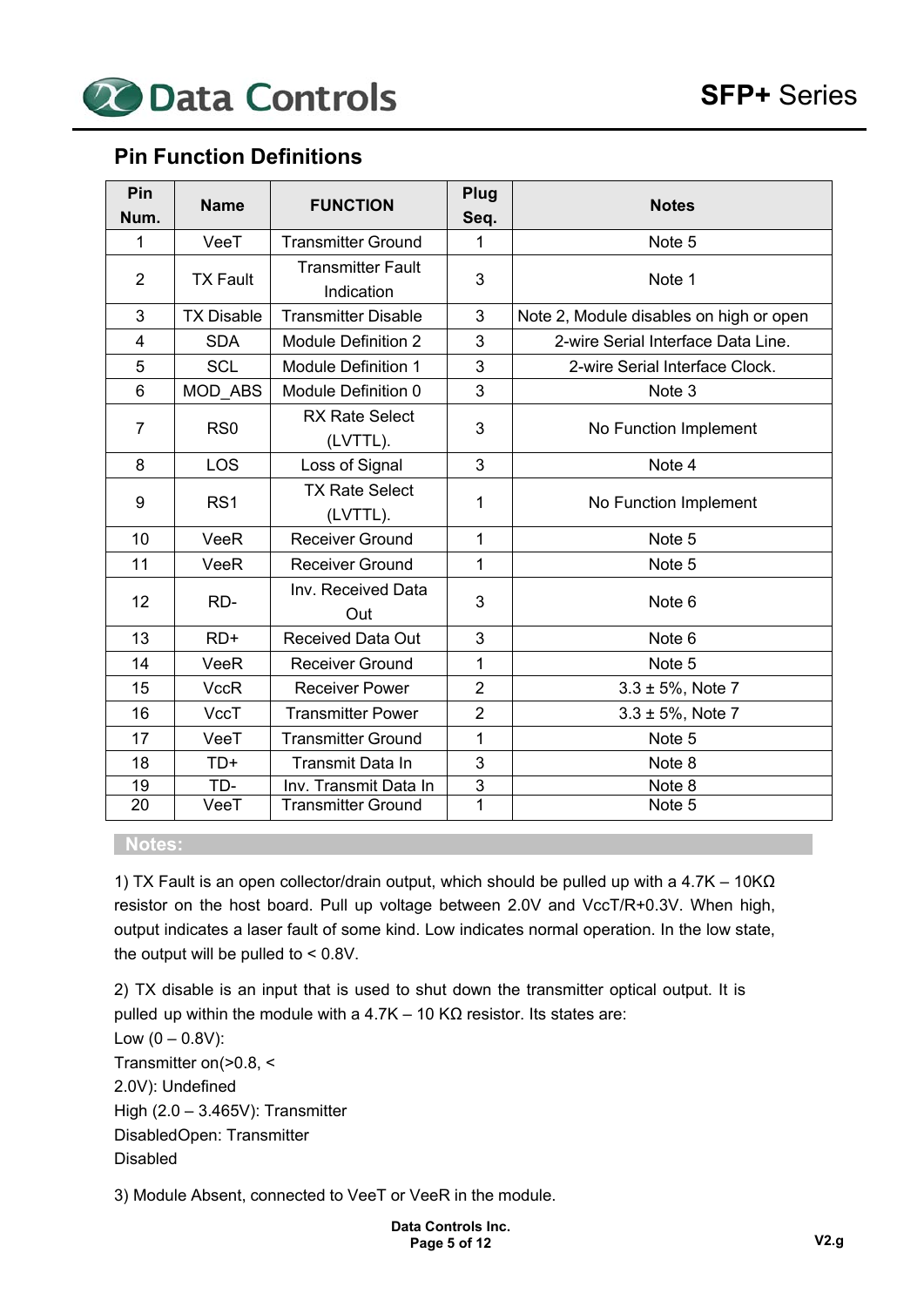

4) LOS (Loss of Signal) is an open collector/drain output, which should be pulled up with a 4.7K – 10KΩ resistor. Pull up voltage between 2.0V and VccT/ R+0.3V. When high, this output indicates the received optical power is below the worst-case receiver sensitivity (as defined by the standard in use). Low indicates normal operation. In the low state, the output will be pulled to < 0.8V.

5) The module signal ground contacts, VeeR and VeeT, should be isolated from the module case.

6) RD-/+: These are the differential receiver outputs. They are AC coupled 100Ω differential lines which should be terminated with 100Ω (differential) at the user SERDES. The AC coupling is done inside the module and is thus not required on the host board. The voltage swing on these lines will be between 350 and 700 mV differential (175 –350 mV single ended) when properly terminated.

7) VccR and VccT are the receiver and transmitter power supplies. They are defined as 3.3V ±5% at the SFP+ connector pin. Maximum supply current is 725mA. Recommended host board power supply filtering is shown below. Inductors with DC resistance of less than 1 ohm should be used in order to maintain the required voltage at the SFP+ input pin with 3.3V supply voltage. When the recommended supply-filtering network is used, hot plugging of the SFP+ transceiver module will result in an inrush current of no more than 30mA greater than the steady state value. VccR and VccT may be internally connected within the SFP+ transceiver module.

8) TD-/+: These are the differential transmitter inputs. They are AC-coupled, differential lines with 100 $\Omega$  differential termination inside the module. The AC coupling is done inside the module and is thus not required on the host board. The inputs will accept differential swings of 150 – 1200 mV (75

– 600mV single-ended).

#### **EEPROM**

The serial interface uses the 2-wire serial CMOS EEPROM protocol defined for the ATMEL AT24C02/04 family of components. When the serial protocol is activated, the host generates the serial clock signal (SCL). The positive edge clocks data into those segments of the EEPROM that are not writing protected within the SFP+ transceiver. The negative edge clocks data from the SFP+ transceiver. The serial data signal (SDA) is bi-directional for serial data transfer. The host uses SDA in conjunction with SCL to mark the start and end of serial protocol activation. The memories are organized as a series of 8-bit data words that can be addressed individually or sequentially.

The Module provides diagnostic information about the present operating conditions. The transceiver generates this diagnostic data by digitization of internal analog signals. Calibration and alarm/warning threshold data is written during device manufacture. Received power monitoring, transmitted power monitoring, bias current monitoring, supply voltage monitoring and temperature monitoring all are implemented. If the module is defined as external calibrated, the diagnostic data are raw A/D values and must be converted to real world units using calibration constants stored in EEPROM locations 56 – 95 at wire serial bus address A2h. The digital diagnostic memory map specific data field define as following .For detail EEPROM information, please refer to the related document of SFF 8472 Rev 10.2.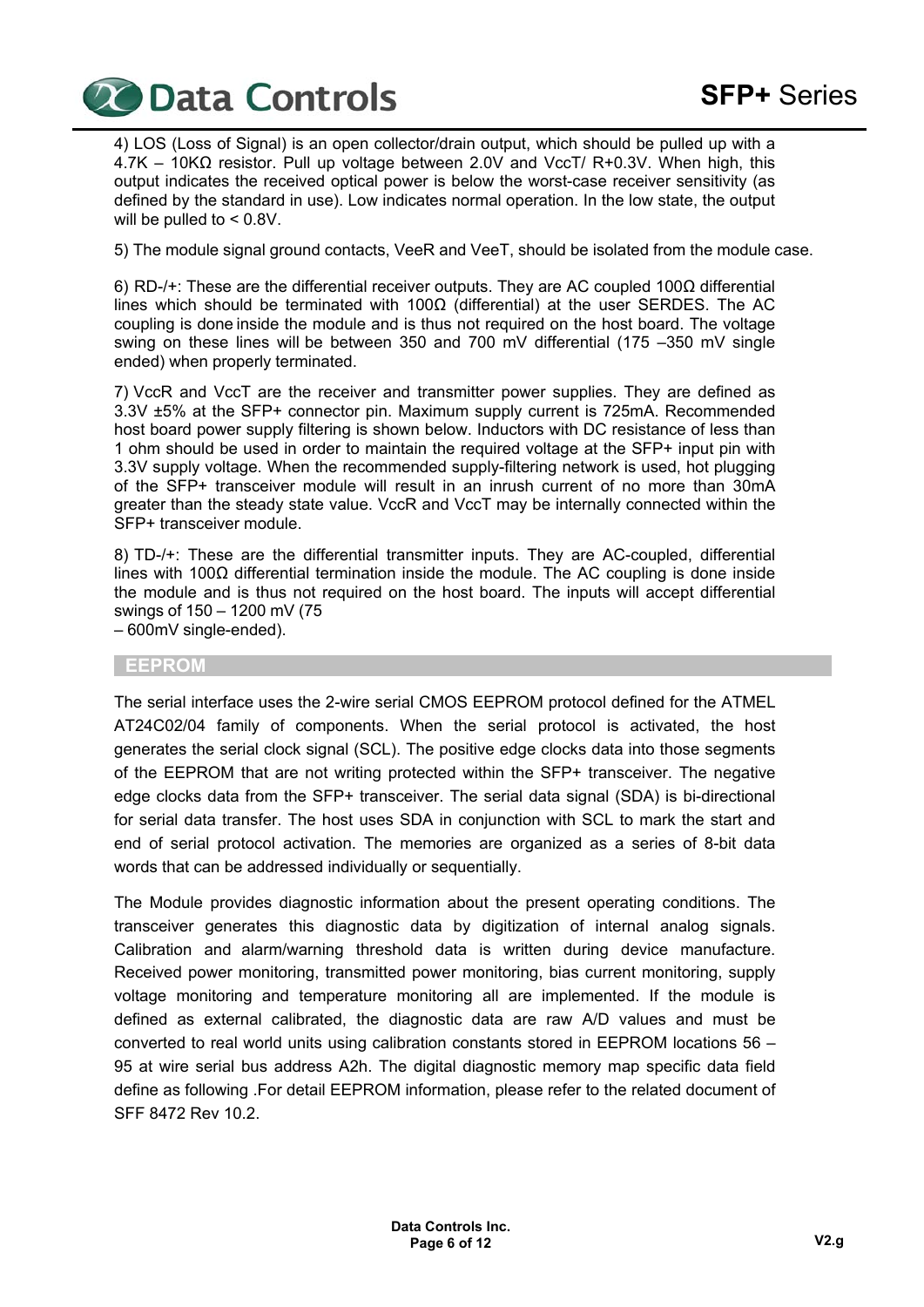

|                            |                                                 | 2 wire address 1010000X (A0h)                 |                                                                 | 2 wire address 1010001X (A2h)                                                       |            |
|----------------------------|-------------------------------------------------|-----------------------------------------------|-----------------------------------------------------------------|-------------------------------------------------------------------------------------|------------|
|                            | 0<br>Serial ID Defined by<br>SFP MSA (96 bytes) |                                               | 0<br>55                                                         | Alarm and Warning<br>Thresholds (56 bytes)<br>Cal Constants<br>$(40 \text{ bytes})$ |            |
|                            |                                                 | 95<br>Vendor Specific<br>$(32 \text{ bytes})$ | 95<br>119                                                       | Real Time Diagnostic<br>Interface (24 bytes)                                        |            |
|                            |                                                 | 127                                           | 127                                                             | Vendor Specific (8 ytes)                                                            |            |
|                            |                                                 | Reserved<br>$(128 \text{ bytes})$             | 247                                                             | User Writable<br>EEPROM (120 bytes)                                                 |            |
|                            |                                                 | 255                                           | 255                                                             | Vendor Specific (8 ytes)                                                            |            |
|                            |                                                 | <b>EEPROM Address</b>                         | A <sub>0</sub> h                                                | <b>Version</b>                                                                      | V1.0       |
| <b>Data</b><br><b>Addr</b> | <b>Field</b><br><b>Size</b><br>(Byte)           | <b>Name Of filed</b>                          | <b>Description of field</b>                                     | <b>Coded value</b>                                                                  | <b>Hex</b> |
|                            |                                                 |                                               | <b>BASE ID FIELDS</b>                                           |                                                                                     |            |
| $\mathbf 0$                | $\mathbf{1}$                                    | Identifier                                    | Type of serial transceiver                                      | SFP+                                                                                | 03         |
| 1                          | 1                                               | Ext.Identifier                                | Extended identifier of Type of<br>serial transceiver            | MOD_DEF 4                                                                           | 04         |
| $\overline{2}$             | 1                                               | Connector                                     | Code for connector type                                         | LC                                                                                  | 07         |
| $\mathbf{3}$               |                                                 |                                               | 10G Ethernet Compliance Codes &<br>Infiniband Compliance Codes  | 10G Base-ER                                                                         | 80         |
| 4                          |                                                 |                                               | Part of SONET Compliance Codes                                  |                                                                                     | $00\,$     |
| 5                          |                                                 |                                               | <b>SONET Compliance Codes</b>                                   |                                                                                     | $00\,$     |
| 6                          |                                                 |                                               | <b>Ethernet Compliance Codes</b>                                |                                                                                     | 00         |
| $\overline{7}$             | 8                                               | Transceiver                                   | Fiber Channel link length & part of<br>Fibre Channel technology |                                                                                     | 00         |
| 8                          |                                                 |                                               | Part of Fiber Channel transmitter<br>technology                 |                                                                                     | $00\,$     |
| 9                          |                                                 |                                               | Fiber Channel Transmission media                                |                                                                                     | 00         |
| 10                         |                                                 |                                               | Fiber Channel speed                                             |                                                                                     | 00         |
| 11                         | 1                                               | Encoding                                      | Code for high speed serial<br>encoding algorithm                | 64B/66B                                                                             | 06         |
| 12                         | 1                                               | BR, Nominal                                   | Nominal signalling rate, units of<br>100MBd.                    | 10.3Gbps                                                                            | 67         |
| 13                         | $\mathbf{1}$                                    | Rate Identifier                               | Type of rate select functionality                               |                                                                                     | 00         |
| 14                         | 1                                               | Length(SMF, km)                               | Link length supported for single<br>mode fiber, units of km     | 80(km)                                                                              | 50         |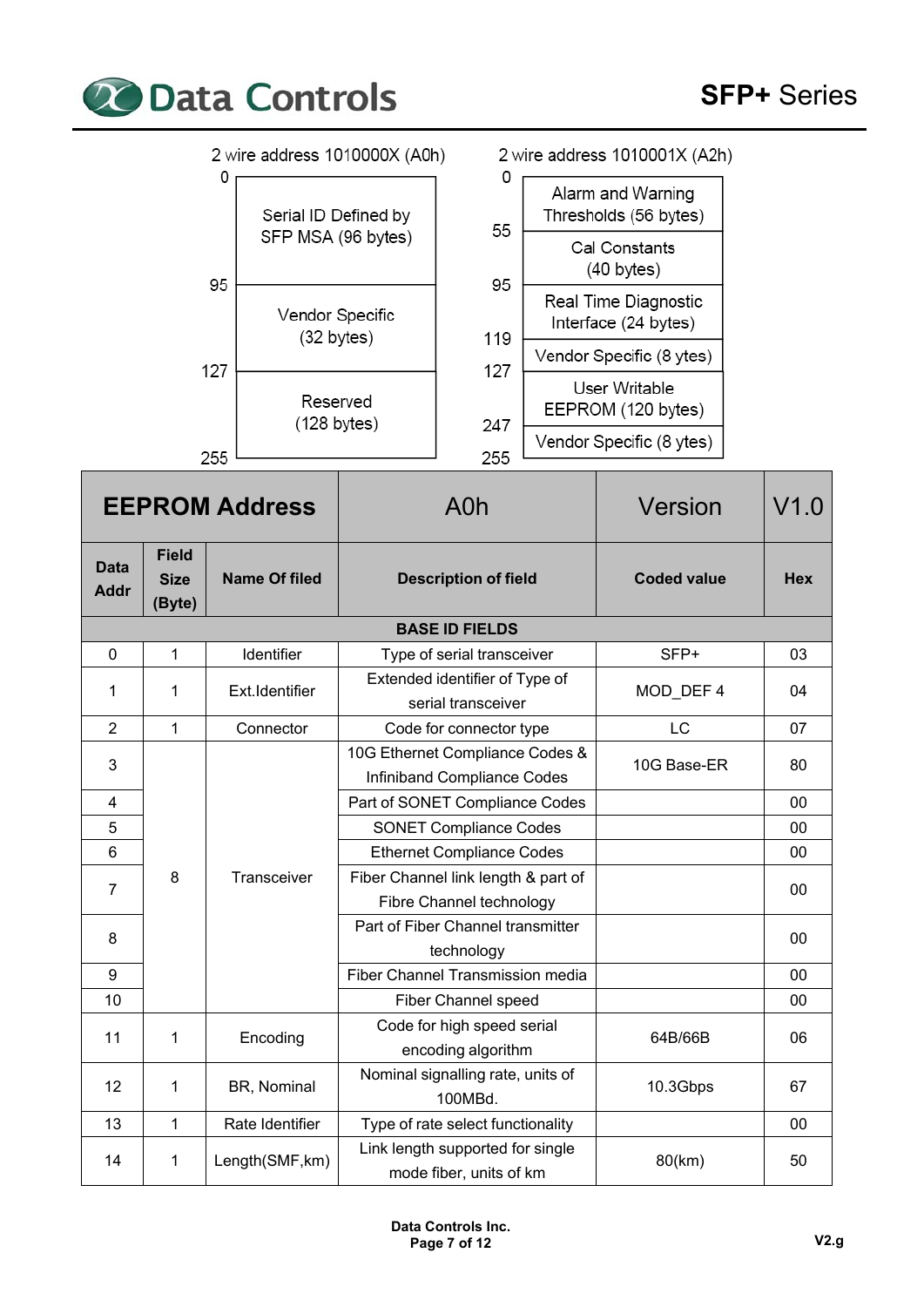

| 15 | 1              | Length (SMF)                       | Link length supported for single  | 25.5(km)            | FF                     |
|----|----------------|------------------------------------|-----------------------------------|---------------------|------------------------|
|    |                |                                    | mode fiber, units of 100 m        |                     |                        |
| 16 | $\mathbf 1$    | Length (50um)                      | Link length supported for 50 um   |                     | 00                     |
|    |                |                                    | OM2 fiber, units of 10 m          |                     |                        |
| 17 | $\mathbf 1$    | Length (62.5um)                    | Link length supported for 62.5 um |                     | 00                     |
|    |                |                                    | OM1 fiber, units of 10 m          |                     |                        |
| 18 | $\mathbf 1$    | Length (Copper)                    | Link length supported for copper, |                     | $00\,$                 |
|    |                |                                    | units of meters                   |                     |                        |
| 19 | $\mathbf 1$    | Length (OM3)                       | Link length supported for 50 um   |                     | 00                     |
|    |                |                                    | OM3 fiber, units of 10 m          |                     |                        |
| 20 |                |                                    |                                   | D                   | 44                     |
| 21 |                |                                    |                                   | a                   | 61                     |
| 22 |                |                                    | t                                 | 74                  |                        |
| 23 |                |                                    |                                   | a                   | 61                     |
| 24 |                |                                    |                                   | <space></space>     | 20                     |
| 25 |                |                                    |                                   | C                   | 43                     |
| 26 |                |                                    |                                   | $\mathsf{o}\xspace$ | 6F                     |
| 27 | 16             |                                    |                                   | n                   | 6E                     |
| 28 |                | Vendor name<br>Vendor name (ASCII) |                                   | t                   | 74                     |
| 29 |                |                                    | r                                 | 72                  |                        |
| 30 |                |                                    | $\mathsf{o}$                      | 6F                  |                        |
| 31 |                |                                    |                                   | 6C                  |                        |
| 32 |                |                                    |                                   | $\mathbf S$         | 73                     |
| 33 |                |                                    |                                   | <space></space>     | 20                     |
| 34 |                |                                    |                                   | <space></space>     | 20                     |
| 35 |                |                                    |                                   | <space></space>     | 20                     |
| 36 | $\mathbf{1}$   |                                    | Reserved                          |                     | $00\,$                 |
| 37 |                |                                    |                                   |                     | $00\,$                 |
| 38 | $\mathfrak{B}$ | Vendor OUI                         | SFP vendor IEEE company ID        |                     | 00                     |
| 39 |                |                                    |                                   |                     | 00                     |
| 40 |                |                                    |                                   | X                   | XX                     |
| 41 |                |                                    |                                   | $\pmb{\mathsf{x}}$  | XX                     |
| 42 |                |                                    |                                   | X                   | XX                     |
| 43 |                |                                    |                                   | X                   | XX                     |
| 44 |                |                                    |                                   | X                   | XX                     |
| 45 |                |                                    | Part number provided by vendor    | X                   | XX                     |
| 46 | 16             | Vendor PN                          | (ASCII)                           | X                   | XX                     |
| 47 |                |                                    |                                   | X                   | XX                     |
| 48 |                |                                    |                                   | X                   | XX                     |
| 49 |                |                                    |                                   | $\pmb{\mathsf{x}}$  | XX                     |
| 50 |                |                                    |                                   | $\pmb{\mathsf{x}}$  | XX                     |
| 51 |                |                                    |                                   | $\pmb{\mathsf{x}}$  | $\mathsf{X}\mathsf{X}$ |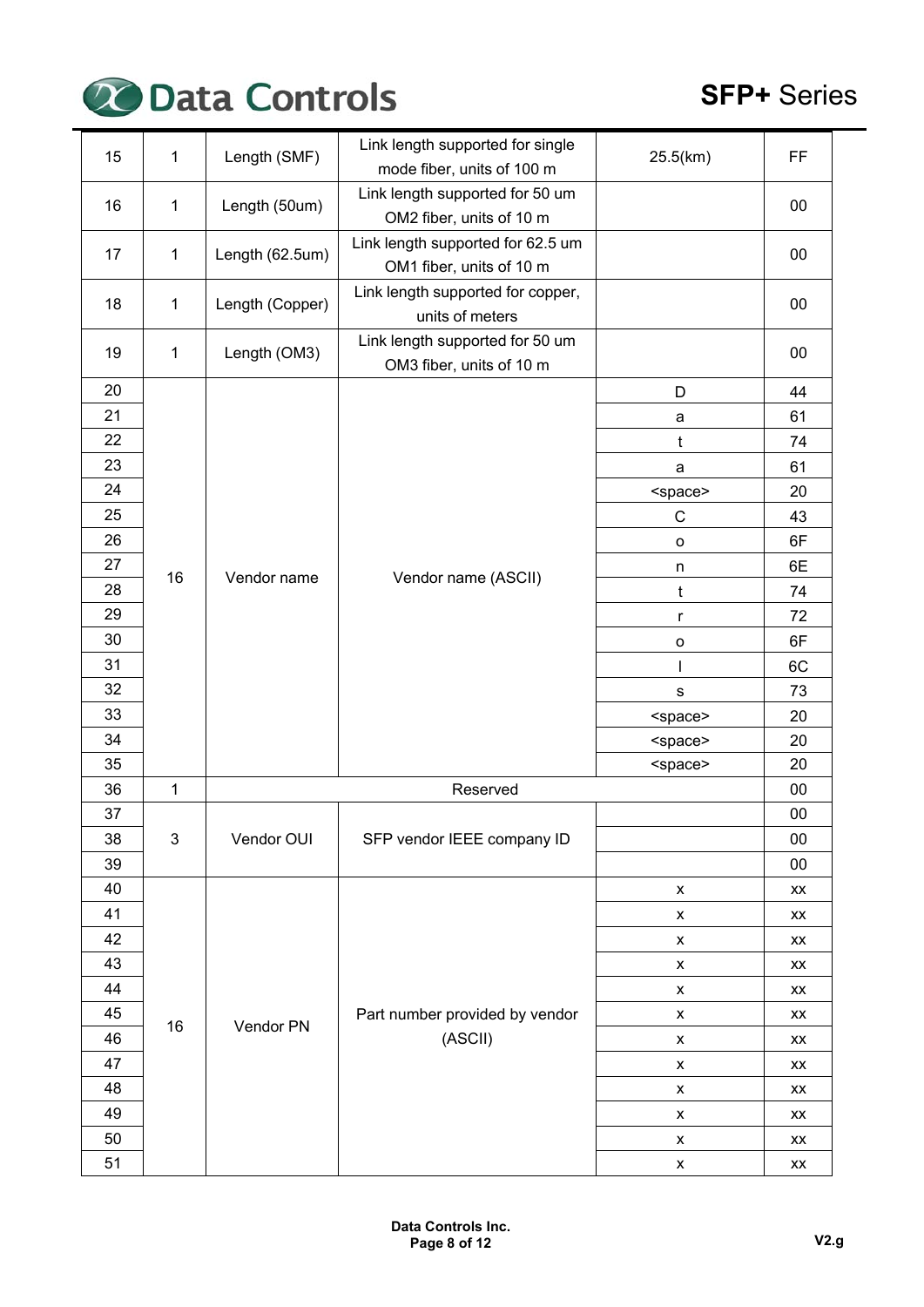

| 52 |                            |            |                                                      | X                 | XX                     |    |
|----|----------------------------|------------|------------------------------------------------------|-------------------|------------------------|----|
| 53 |                            |            |                                                      | X                 | <b>XX</b>              |    |
| 54 |                            |            |                                                      | X                 | XX                     |    |
| 55 |                            |            |                                                      | X                 | XX                     |    |
| 56 |                            |            |                                                      | 1                 | 31                     |    |
| 57 |                            |            | Revision level for part number                       |                   | 2E                     |    |
| 58 | 4                          | Vendor rev | provided by vendor (ASCII)                           | 1                 | 31                     |    |
| 59 |                            |            |                                                      | <space></space>   | 20                     |    |
| 60 | $\overline{2}$             | Wavelength |                                                      | 1550nm            | 06                     |    |
| 61 |                            |            | Laser Wavelength                                     |                   | 0E                     |    |
| 62 | $\mathbf 1$                |            | Reserved                                             |                   | 00                     |    |
| 63 | $\mathbf{1}$               | CC_BASE    | Check code for Base ID Fields<br>(addresses 0 to 62) | Note <sub>6</sub> | XX                     |    |
| 64 |                            |            | Indicates which optional                             | TX_DISABLE,       | 00                     |    |
|    | 2                          | Options    | transceiver signals are                              | TX_FAULT          |                        |    |
| 65 |                            |            | implemented                                          | signal, Rx_LOS    | 1A                     |    |
| 66 | 1                          | BR, max    | Upper bit rate margin, units of %                    |                   | 00                     |    |
| 67 | 1                          | BR, min    | Lower bit rate margin, units of %                    |                   | 00                     |    |
| 68 |                            |            |                                                      | X                 | XX                     |    |
| 69 |                            |            | X                                                    | XX                |                        |    |
| 70 |                            |            |                                                      | X                 | XX                     |    |
| 71 |                            |            |                                                      |                   | X                      | XX |
| 72 |                            |            |                                                      | X                 | <b>XX</b>              |    |
| 73 |                            |            |                                                      | X                 | XX                     |    |
| 74 |                            |            |                                                      | X                 | XX                     |    |
| 75 |                            | Vendor SN  | Serial number provided by vendor                     | X                 | XX                     |    |
| 76 |                            |            | (ASCII)                                              | X                 | XX                     |    |
| 77 |                            |            |                                                      | X                 | XX                     |    |
| 78 |                            |            |                                                      | <space></space>   | 20                     |    |
| 79 |                            |            |                                                      | <space></space>   | 20                     |    |
| 80 |                            |            |                                                      | <space></space>   | 20                     |    |
| 81 |                            |            |                                                      | <space></space>   | 20                     |    |
| 82 |                            |            |                                                      | <space></space>   | 20                     |    |
| 83 |                            |            |                                                      | <space></space>   | 20                     |    |
| 84 |                            |            |                                                      | Year              | XX                     |    |
| 85 |                            |            |                                                      | Year              | $\mathsf{X}\mathsf{X}$ |    |
| 86 |                            |            |                                                      | Month             | XX                     |    |
| 87 |                            |            | Vendor's manufacturing date code                     | Month             | XX                     |    |
| 88 |                            |            |                                                      | Day               | XX                     |    |
| 89 | 16<br>$\bf 8$<br>Date code |            |                                                      | Day               | XX                     |    |
| 90 |                            |            | <space></space>                                      | 20                |                        |    |
| 91 |                            |            |                                                      | <space></space>   | 20                     |    |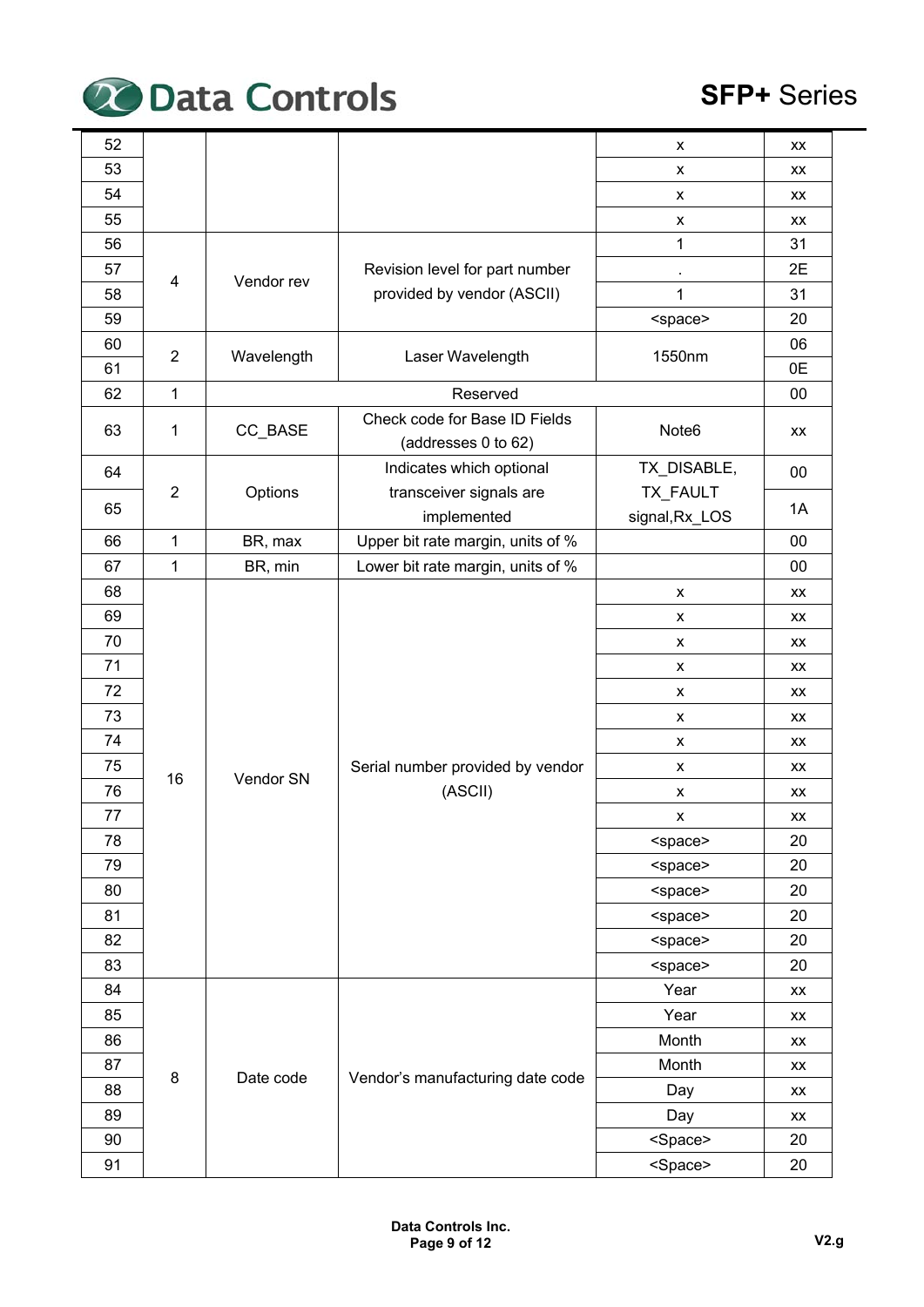

| 92 | 1                                                                                                             | Diagnostic<br>Monitoring Type | Type of diagnostic monitoring is<br>implemented                                                                | DD Implemented;<br>Internally Calibrated;<br>Average Power                                                                     | 68             |  |  |  |  |
|----|---------------------------------------------------------------------------------------------------------------|-------------------------------|----------------------------------------------------------------------------------------------------------------|--------------------------------------------------------------------------------------------------------------------------------|----------------|--|--|--|--|
| 93 | 1                                                                                                             | Enhanced<br>Options           | Optional enhanced features are<br>implemented                                                                  | Optional<br>Alarm/warning Flags<br>Implemented, Optional<br>soft TX_FAULT<br>monitoring, Optional<br>soft RX LOS<br>monitoring | B <sub>0</sub> |  |  |  |  |
| 94 | 1                                                                                                             | SFF-8472<br>Compliance        | Revision of SFF-8472 the<br>transceiver complies with                                                          | Rev 10.2 of<br>SFF-8472.                                                                                                       | 03             |  |  |  |  |
| 95 | 1                                                                                                             | CC_EXT                        | Check code for the Extended ID<br>Fields (addresses 64 to 94)                                                  | Note 7                                                                                                                         |                |  |  |  |  |
|    |                                                                                                               |                               | Note6: The check code shall be the low order 8 bits of the sum of the contents of all the bytes from byte 0 to |                                                                                                                                |                |  |  |  |  |
|    | byte 62, inclusive.                                                                                           |                               |                                                                                                                |                                                                                                                                |                |  |  |  |  |
|    | Note 7: The check code shall be the low order 8 bits of the sum of the contents of all the bytes from byte 64 |                               |                                                                                                                |                                                                                                                                |                |  |  |  |  |
|    | to byte 94, inclusive.                                                                                        |                               |                                                                                                                |                                                                                                                                |                |  |  |  |  |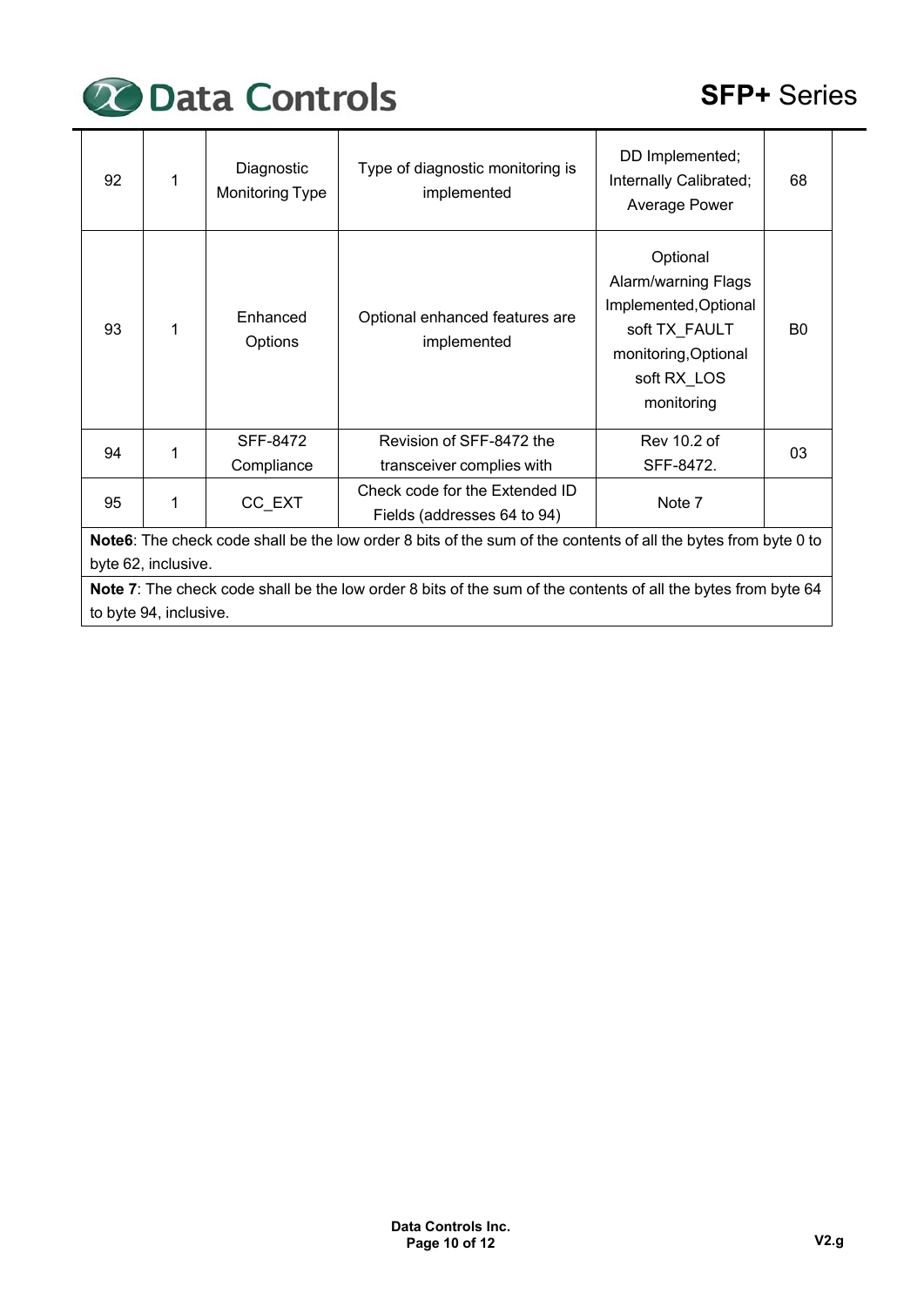

# **Recommend Circuit Schematic**



# **Mechanical Specifications\***



\*This 2D drawing only for reference, please check with Data Controls Inc. before ordering.